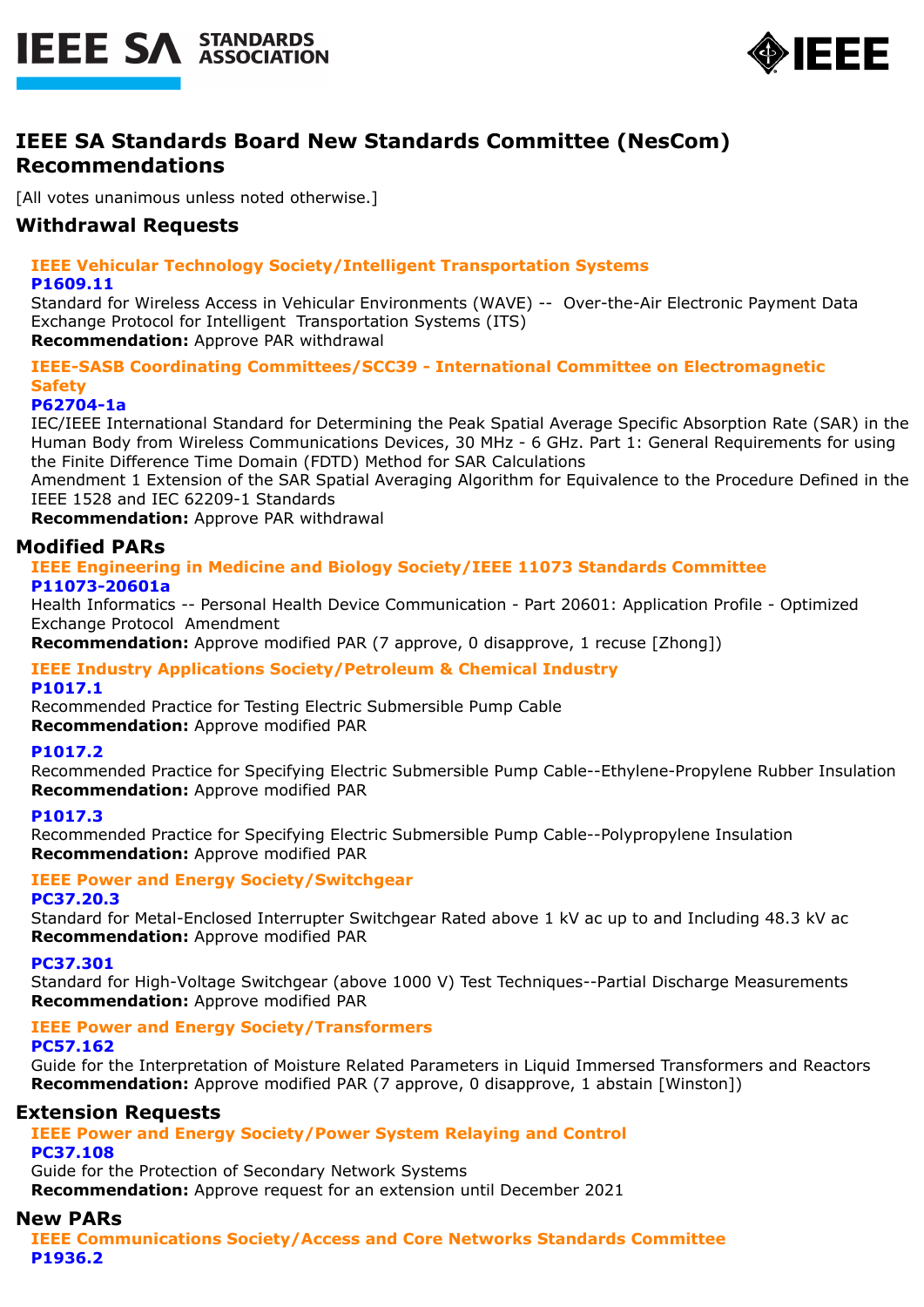Photogrammetric Technical Standard of Civil Light and Small Unmanned Aircraft Systems for Overhead Transmission Line Engineering

**Recommendation:** Approve new PAR with the additional text in the scope discussed during the NesCom meeting until December 2025 (5 approve, 2 disapprove [Kulick, Winston], 0 abstain)

**IEEE Computational Intelligence Society/Standards Committee**

### **P2976**

Standard for XAI – eXplainable Artificial Intelligence - for Achieving Clarity and Interoperability of AI Systems Design

**Recommendation:** Approve new PAR until December 2025

#### **P2983**

Standard for Video Games Vocabulary **Recommendation:** Approve new PAR until December 2025

#### **IEEE Computer Society/Cybersecurity and Privacy Standards Committee P2978**

Standard for Quantum Risk Management for the Board of Directors **Recommendation:** Defer new PAR to the next NesCom meeting due to lack of response to NesCom

comments.

# **IEEE Computer Society/LAN/MAN Standards Committee**

#### **P802.1AS-2020/Cor 1**

Standard for Local and Metropolitan Area Networks--Timing and Synchronization for Time-Sensitive Applications - Corrigendum 1 Technical and Editorial Corrections:

**Recommendation:** Approve new PAR until December 2025

#### **P802.11bh**

Standard for Information Technology--Telecommunications and Information Exchange Between Systems Local and Metropolitan Area Networks--Specific Requirements - Part 11: Wireless LAN Medium Access Control (MAC) and Physical Layer (PHY) Specifications

Amendment: Operation with Randomized and Changing MAC Addresses

**Recommendation:** Approve new PAR until December 2025

#### **P802.11bi**

Standard for Information Technology--Telecommunications and Information Exchange Between Systems Local and Metropolitan Area Networks--Specific requirements - Part 11: Wireless LAN Medium Access Control (MAC) and Physical Layer (PHY) Specifications

Amendment: Enhanced Service with Data Privacy Protection **Recommendation:** Approve new PAR until December 2025

# **IEEE Computer Society/Learning Technology**

**P2955**

Recommended Practice for Creating Self Learning Tutorials and Side by Side Learning **Recommendation:** Approve new PAR until December 2025

# **IEEE Computer Society/Smart Manufacturing Standards Committee**

**P2972** Standard for General Requirements of Gateway Supporting Time Sensitive Networking in Factory Environments

**Recommendation:** Defer new PAR until the next NesCom meeting to allow time for continued coordination with IEEE 802.

#### **IEEE Computer Society/Software & Systems Engineering Standards Committee P24748-9**

Systems and software engineering – Part 9: Application of system and software life cycle processes in epidemic prevention and control systems

**Recommendation:** Approve new PAR until December 2025

# **IEEE Consumer Technology Society/Blockchain Standards Committee**

#### **P2147.1**

Standard for Requirements of Integrated Consortium Chain Station

**Recommendation:** Approve new PAR until December 2025 (6 approve, 0 disapprove, 1 abstain, [Hiertz])

# **IEEE Consumer Technology Society/Smart Devices Standards Committee**

#### **P2979**

Standard for Edge Intelligent Terminal for Expressway Cooperative Transportation **Recommendation:** Approve new PAR until December 2025

#### **IEEE Engineering in Medicine and Biology Society/IEEE 11073 Standards Committee P11073-10429**

Health Informatics -- Device Interoperability -- Part 10429: Personal Health Device Communication -- Device Specialization - Spirometry

**Recommendation:** Approve new PAR until December 2025 (6 approve, 0 disapprove, 1 recuse [Zhong])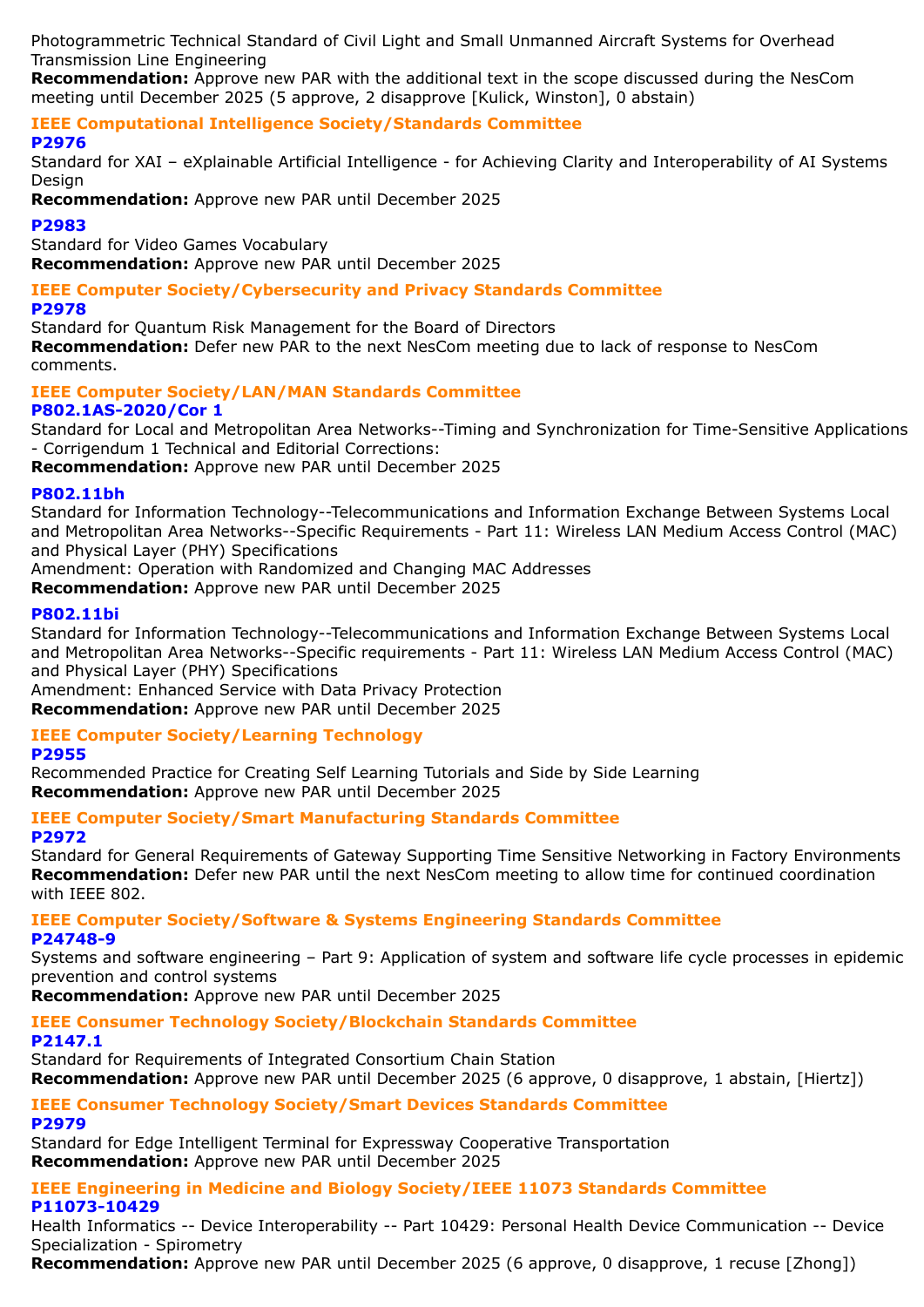#### **IEEE Engineering in Medicine and Biology Society/Standards Committee P2968.1**

Trial Use Recommended Practice for Decentralized Clinical Trials Patient Safety **Recommendation:** Approve new PAR until December 2025

### **P2968.2**

Trial Use Recommended Practice for Decentralized Clinical Trials Threat Modeling, Cybersecurity, and Data Privacy **Recommendation:** Approve new PAR until December 2025

#### **IEEE Industry Applications Society/Petroleum & Chemical Industry P2969**

Guide for Continuous Thermal Monitoring of Switchgear and Motor Control Centers up to 52 kV **Recommendation:** Approve new PAR until December 2025

### **P61886.3**

Subsea Equipment – Part 3: Subsea Motors **Recommendation:** Approve new PAR until December 2025

**IEEE Power and Energy Society/Energy Storage & Stationary Battery Committee P2688**

Recommended Practice for Energy Storage Management Systems in Energy Storage Applications **Recommendation:** Approve new PAR until December 2025

#### **IEEE Power and Energy Society/Power System Communications and Cybersecurity P2030.100.2**

Guide for Securing Generic Object Oriented System Events (GOOSE) and Sampled Values (SV) Protocols of IEC 61850 using IEC 62351-6 and IEC 62351-9

**Recommendation:** Approve new PAR until December 2025

#### **IEEE Power and Energy Society/Power System Instrumentation and Measurements P2985**

Guide for Technology of Alternating Current Standard Signal Sources with Digital Output **Recommendation:** Approve new PAR until December 2025

#### **IEEE Power and Energy Society/Transformers PC57.12.210**

Recommended Practice for On-load Capacity Switching Distribution Transformers **Recommendation:** Approve new PAR until December 2025

#### **PC57.136**

Guide for Audible Sound of Liquid-Immersed Power Transformers **Recommendation:** Approve new PAR until December 2025

## **IEEE Power and Energy Society/Transmission and Distribution**

#### **P2981**

Guide for Converter Station Fittings of Ultra-high Voltage (above or equal to 800 kV) Direct Current Power Transmission Projects

**Recommendation:** Approve new PAR until December 2025

## **P2984**

Guide for Application of Direct Current (DC) Network Topology Protection in DC Distribution Grids **Recommendation:** Approve new PAR until December 2025

## **IEEE SA Board of Governors/Corporate Advisory Group**

**P2977**

MIPI Alliance Specification for A-PHY Interface (A-PHY) Version 1.0 **Recommendation:** Approve new PAR until December 2025

## **IEEE Vehicular Technology Society/High Speed Train and Maglev Standards Committee P2965**

Railway Applications - Electromagnetic Compatibility Train and Complete Vehicle Immunity Test **Recommendation:** Approve new PAR until December 2025 (6 approve, 0 disapprove, 1 abstain)

# **IEEE Vehicular Technology Society/Intelligent Transportation Systems**

#### **P2982**

Millimeter-Wave Channel Sounder Verification **Recommendation:** Approve new PAR until December 2025

# **PARs for the Revision of Standards**

**IEEE Computational Intelligence Society/Standards Committee P1855**

Standard for Fuzzy Markup Language

**Recommendation:** Approve PAR for the revision of a standard until December 2025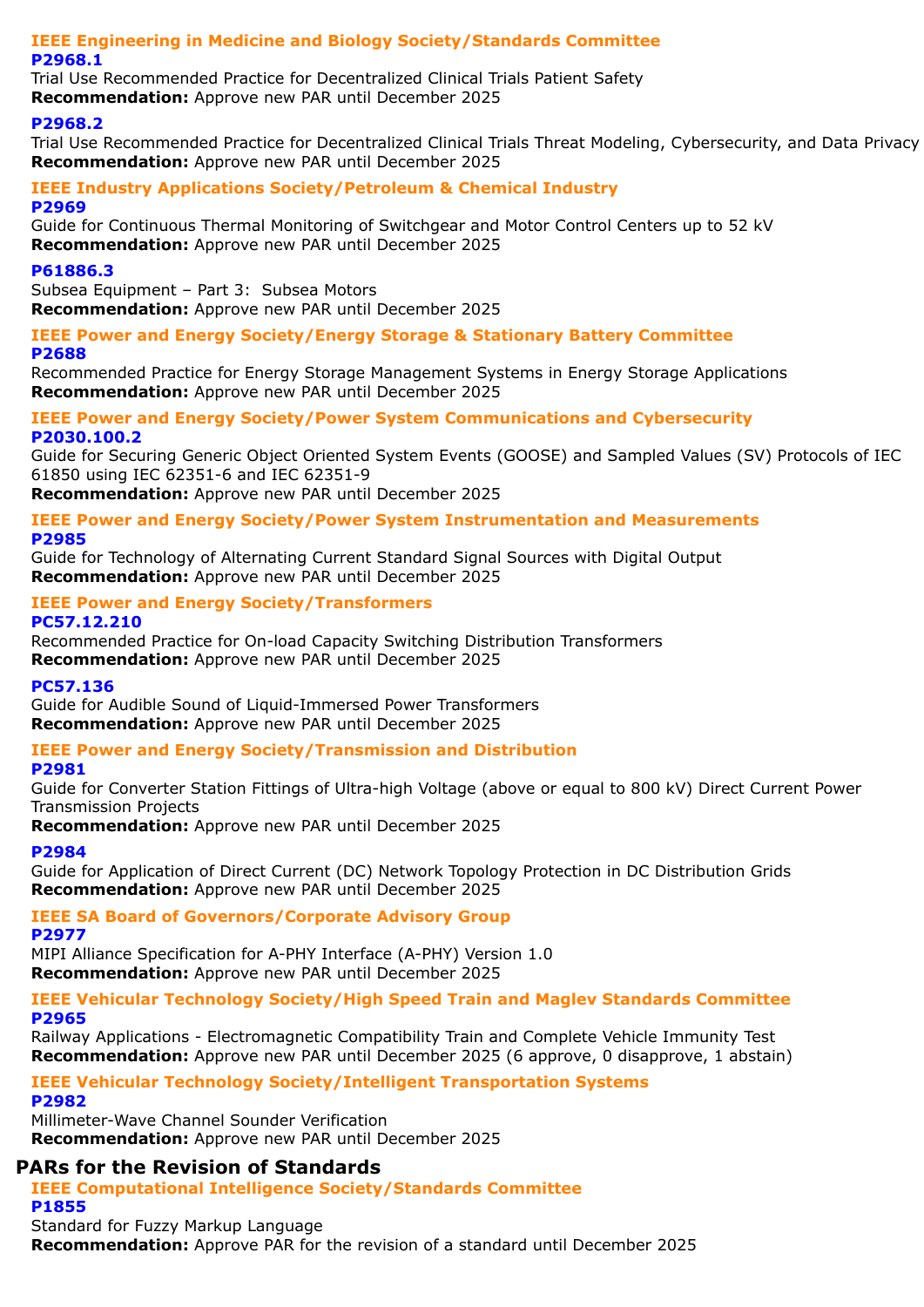#### **IEEE Computer Society/LAN/MAN Standards Committee P802.1BA**

Standard for Local and Metropolitan Area Networks--Audio Video Bridging (AVB) Systems **Recommendation:** Approve PAR for the revision of a standard until December 2025

#### **P802.11**

Standard for Information Technology -- Telecommunications and Information Exchange Between Systems Local and Metropolitan Area Networks -- Specific Requirements - Part 11: Wireless Local Area Network (LAN) Medium Access Control (MAC) and Physical Layer (PHY) Specifications

**Recommendation:** Approve PAR for the revision of a standard until December 2025

#### **IEEE Computer Society/Software & Systems Engineering Standards Committee P828**

Standard for Configuration Management in Systems and Software Engineering

**Recommendation:** Approve PAR for the revision of a standard until December 2025

#### **P982.1**

Standard for Measures of the Software Aspects of Dependability **Recommendation:** Approve PAR for the revision of a standard until December 2025

#### **IEEE Instrumentation and Measurement Society/TC10 - Waveform Generation Measurement and Analysis**

#### **P181**

Standard for Transitions, Pulses, and Related Waveforms **Recommendation:** Approve PAR for the revision of a standard until December 2025

#### **P1696**

Standard for Terminology and Test Methods for Circuit Probes **Recommendation:** Approve PAR for the revision of a standard until December 2025

## **IEEE Power and Energy Society/Nuclear Power Engineering**

## **P1786**

Guide for Human Factors Applications of Computerized Operating Procedure Systems (COPS) at Nuclear Power Generating Stations and Other Nuclear Facilities

**Recommendation:** Approve PAR for the revision of a standard until December 2025

# **IEEE Power and Energy Society/Transformers**

### **PC57.96**

Guide for Loading Dry-Type Distribution and Power Transformers

**Recommendation:** Approve PAR for the revision of a standard until December 2025

## **IEEE-SASB Coordinating Committees/SCC39 - International Committee on Electromagnetic Safety**

# **P62704-4**

IEC/IEEE International Standard - Determining the peak spatial-average specific absorption rate (SAR) in the human body from wireless communication devices, 30 MHz to 6 GHz – Part 4: General requirements for using the finite element method for SAR calculations

**Recommendation:** Approve PAR for the revision of a standard until December 2025